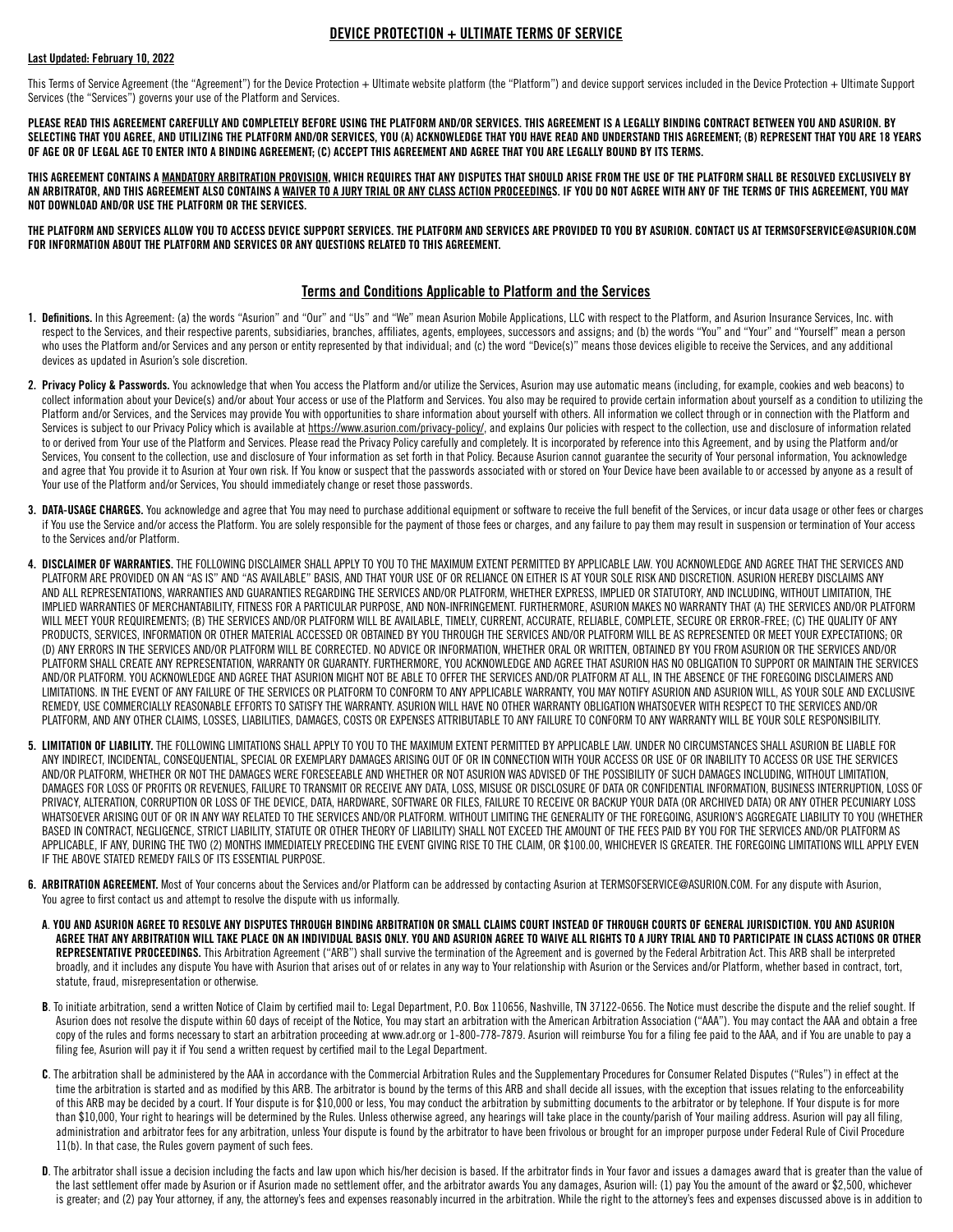any right You may have under applicable law, neither You nor Your attorney may recover duplicate awards of attorney's fees and expenses. Asurion hereby waives any right it may have under applicable law to recover attorney's fees and expenses from You if it prevails in the arbitration.

- E. If You seek declaratory or injunctive relief, that relief can be awarded only to the extent necessary to provide You relief. YOU AND ASURION AGREE THAT EACH PARTY MAY BRING CLAIMS AGAINST EACH OTHER ONLY IN AN INDIVIDUAL CAPACITY AND NOT IN A PURPORTED CLASS ACTION, CLASS ARBITRATION OR OTHER REPRESENTATIVE PROCEEDING. Unless You and Asurion agree otherwise, the arbitrator may not consolidate Your dispute with the dispute of any other person and may not preside over any form of representative or class proceeding. If this specific provision of this ARB is found to be unenforceable, then the entirety of this ARB is null and void.
- 7. CLASS ACTION WAIVER. In furtherance of Section 6A to this Agreement, any Claim arising out of or post cancelation or termination of this Agreement must be brought in the parties' individual capacity, and not as a plaintiff or class member in any purported class, class arbitration, collective, representative, multiple plaintiff, or similar basis ("Class Action"), and the parties expressly waive any ability to maintain any Class Action in any forum whatsoever. The arbitrator shall not have authority to combine or aggregate similar claims or conduct any Class Action. Nor shall the arbitrator have authority to make an award to any person or entity not a party to the arbitration. Any claim that all or part of this Class Action Waiver is unenforceable, unconscionable, void, or voidable may be determined only in a court of competent jurisdiction and not by an arbitrator. The parties agree that this Section 7 shall expressly survive cancelation or termination of the Agreement. THE PARTIES UNDERSTAND THAT THEY WOULD HAVE HAD A RIGHT TO LITIGATE THROUGH A COURT AND TO HAVE A JUDGE OR JURY DECIDE THEIR CASE AND TO BE PARTY TO A CLASS OR REPRESENTATIVE ACTION. HOWEVER, THEY UNDERSTAND AND CHOOSE TO HAVE ANY CLAIMS DECIDED INDIVIDUALLY, THROUGH ARBITRATION. If this specific provision of this ARB is found to be unenforceable, then the entirety of this ARB is null and void.
- 8. CLAIM LIMITATION. Unless otherwise allowed by applicable law, any claim related to the Services and/or Platform shall be brought within one year of the events giving rise to the claim, and failure to assert any such claim during that one-year period results in the claim being forever waived and barred.
- 9. THIRD-PARTY CONTENT. The Services and/or Platform may expose You to content, websites, products and services created or provided by parties other than Asurion ("third-party content"). Asurion does not review, endorse or assume any responsibility for third-party content and shall have no liability to You for access to or use of third-party content. You access or use third-party content at Your own risk and discretion, and You understand that this Agreement and Privacy Policy do not apply to that third-party content. You acknowledge and agree that Asurion is not responsible for third-party content, including their accuracy, completeness, timeliness, validity, copyright compliance, legality, decency, quality, or any other aspect thereof. Asurion does not assume and will not have any liability or responsibility to You or any other person or entity for any third-party content. Third-party content and links thereto are provided solely as a convenience to You, and You access and use them entirely at Your own risk and subject to such third parties' terms and conditions. You access or use third-party content at Your own risk and discretion, and You understand that this Agreement and Privacy Policy do not apply to that third-party content.
- 10.INTELLECTUAL PROPERTY RIGHTS. You agree that all copyrights, patents, trademarks, trade secrets and other intellectual property or proprietary rights associated with the Services and/or Platform are the exclusive property of Asurion, and all such rights not expressly granted to You in this Agreement are hereby reserved and retained by Asurion. If You submit comments or ideas about the Services and/or Platform, including ways to improve the Services and/or Platform or other products or services ("Ideas"), You agree that Your submission is gratuitous, unsolicited and without restriction. It does not place Asurion under any fiduciary or other obligation, and Asurion is free to use the Idea without compensation to You and/or to disclose the Idea to anyone on a non-confidential basis. You further acknowledge that Asurion does not, by acceptance of Your submission, waive any rights to use similar or related ideas previously known to Asurion, or developed by its employees or obtained from sources other than You.
- 11.INDEMNIFICATION. You agree to indemnify, defend, and hold harmless Asurion from any claim, proceeding, loss, damage, liability or expense of any kind arising out of or in connection with the following: (a) Your use or misuse of the Services and/or Platform; (b) Your alleged or actual breach of this Agreement; (c) Your alleged or actual violation of any applicable rule, law or regulation; (d) Your negligence or willful misconduct; or (e) Your alleged or actual violation of the intellectual property or other rights of third parties. Asurion reserves the right, at Your expense, to assume the exclusive defense and control of any matter which You are required to indemnify, and You agree to cooperate in that defense.
- 12.ASSIGNMENT. This Agreement and any rights or licenses granted hereunder may not be transferred or assigned by You, but may be transferred or assigned by Asurion, without restriction. Any attempted transfer or assignment in violation of this provision is null and void.
- 13.SEVERABILITY & WAIVER. If any term of this Agreement is found to be invalid or unenforceable, that term should be modified to the extent possible to make it valid or enforceable without losing its intent and purpose. If no such modification is possible, the term should be severed from this Agreement. Any failure to enforce a right or term of this Agreement shall not be deemed a waiver of that right or term.
- 14.TERMINATION OR CHANGE OF THE PLATFORM AND SERVICES. We reserve the right to modify this Agreement, and Your continued use represents Your agreement to those modifications. We reserve the right to suspend or terminate Your use of the Platform or Services at any time and for any reason, including for abuse, excessive usage or failure to pay any fees or charges. We also reserve the right to change the scope or extent of the Platform or Services at any time and for any reason. Any refund of fees or charges We may agree to pay in such circumstances will be limited to the fees You paid in the prior month for the Platform or Services as applicable.
- 15.GEOGRAPHIC RESTRICTIONS. Asurion makes no representation that the Platform and Services are appropriate or available for use outside of the United States. We cannot guarantee that the Platform and Services are compliant with any laws outside of the United States.
- 16.ENTIRE AGREEMENT & GOVERNING LAW. This Agreement and the documents incorporated by reference constitute our entire agreement with respect to the Services and supersede any prior or contemporaneous agreements. This Agreement and Your relationship with Asurion shall be governed by and construed in accordance with the laws of the State of Tennessee, without regard to conflicts of law provisions. The application of the United Nations Convention on Contracts for the International Sale of Goods is expressly excluded.

### ADDITIONAL TERMS SPECIFIC TO THE PLATFORM

- 17.USE. The Platform is developed and provided by Asurion. The Platform is intended for Your use only. You may use the Platform only if You can form a binding contract with Asurion and You are not a person who is barred from using the Platform by laws of the United States or any other applicable jurisdiction. The Platform is operated from facilities in the United States, and Asurion makes no representation that the Platform is appropriate or available for use in other locations. We cannot guarantee that the Platform is compliant with any laws outside of the United States. You should not use the Platform when traveling outside the United States and instead should use the contact telephone number internationally.
- 18.LICENSE. Asurion grants You a personal, revocable, non-transferable, non-exclusive limited right to access and use of the Platform solely as permitted by its functions. Asurion grants You no other rights, beyond what is expressly granted to You herein, and Asurion hereby reserves any and all other rights.
- 19.RESERVATION OF RIGHTS. You acknowledge and agree that the Platform is provided under license, and not sold, to You. You do not acquire any ownership interest in the Platform under this Agreement, or any other rights thereto other than to use the Platform in accordance with the license granted, and subject to all terms, conditions, and restrictions, under this Agreement. Asurion and its licensors and service providers reserves and shall retain their entire right, title, and interest in and to the Platform, including all copyrights, trademarks, and other intellectual property rights therein or relating thereto, except as expressly granted to you in this Agreement.
- 20.FUNCTIONS. The Platform includes several functions, and Your ability to access those functions depends upon Your Device and Your agreement with Asurion and/or Your carrier. Asurion does not warrant that the Platform will be compatible with or operable on Your Device or that any particular Platform function will be available to You. You acknowledge and agree that not all of the Platform functions may be available to You at all times or at any time. Your Device must be powered on and within Your network carrier's coverage area for the Platform to operate. Asurion reserves the right to change, suspend or discontinue the Platform and/or any of its functions at any time, for any reason and without notice or liability to You. Functions include but are not limited to:
	- A. DEVICE ONBOARDING. Services include guided tutorials to assist You with Your Device set up. These tutorials include assistance with transferring content, settings, and pictures; and connecting to blue tooth and Wifi.
	- B. DIGITAL REFRESH. Services include a series of checkpoints that will help You optimize and maintain Your Device's performance over time. These checkpoints may include an initial triage and assessment of Your Device, followed by a series of simple steps intended to optimize Device speed, Device signal strength and battery performance. If during these checkpoints it is determined that Your standard battery's capacity to hold an electrical charge fails to meet the applicable performance as determined by Us, we may replace the battery. You may also receive proactive alerts that will guide you through a personalized plan for recommended maintenance based on device age and performance.
	- C. DATA COLLECTION AND USE. If available, the Platform may collect and convey certain data and information about Your Device. Information regarding Asurion's policies for privacy and security with regard to the gathering, use, and disclosure of the collected data and information is located in the Asurion privacy policy, available at [https://www.asurion.com/privacy-policy/.](https://www.asurion.com/privacy-policy/)